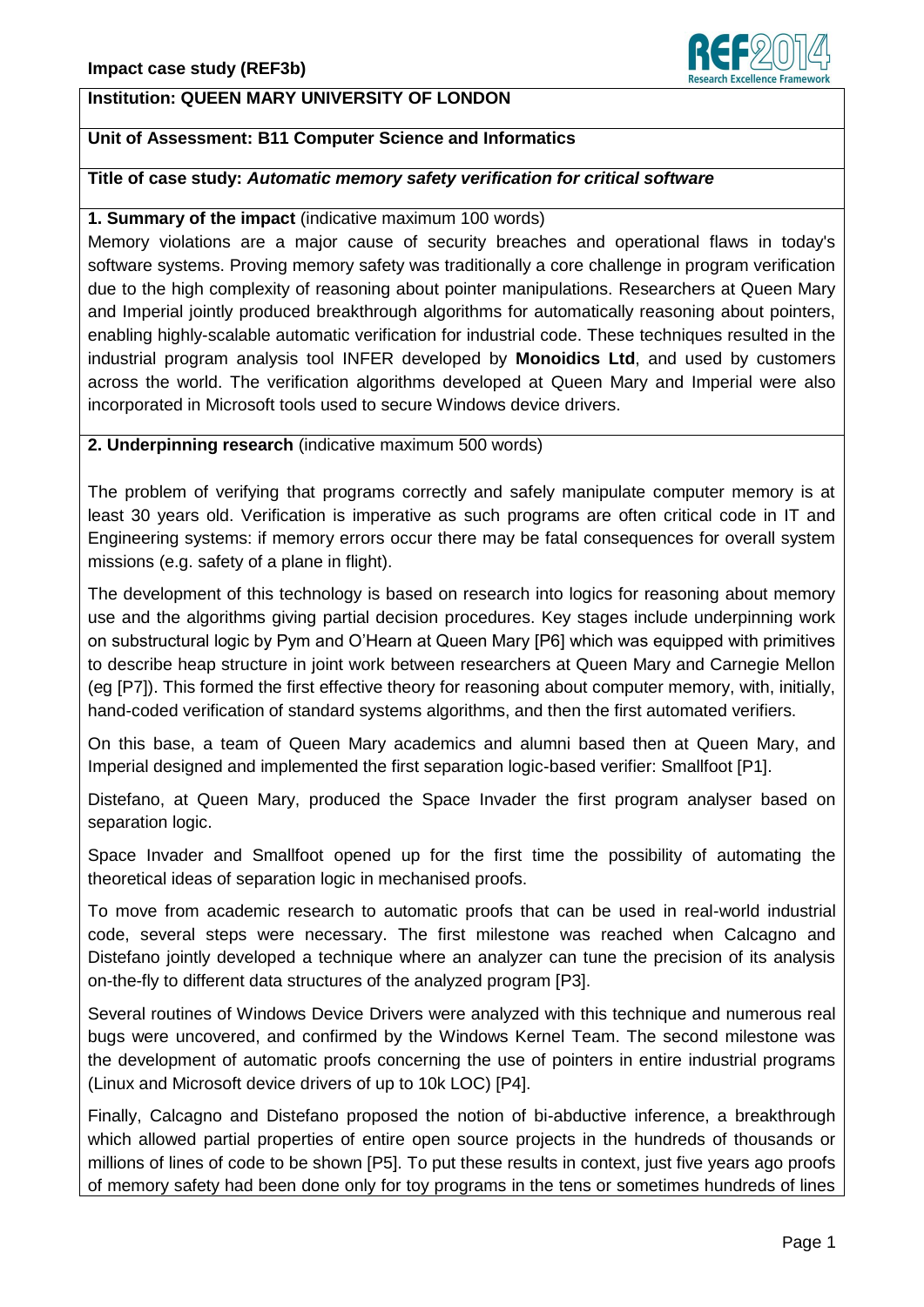

of code.

In the relatively short time since its invention, the algorithms invented by Calcagno and Distefano have been incorporated into many (>30) tool efforts in the academic sector, including in groups from Harvard, MIT, Yale, Princeton, CMU, Berkeley, Paris, Copenhagen, Brno, Tokyo, Cambridge, Sussex and elsewhere.

More importantly, the algorithms developed by Calcagno and Distefano have been developed into products that have significant industrial impact. The algorithms form the foundation for the program verifier INFER developed by the high-tech SME Monoidics Ltd. The Monoidics INFER product has attracted customers across the world, including government agencies and industrial clients like Airbus, Mitsubishi, Toyota, LLNL, and ARM. Recently Monoidics has been acquired by Facebook to improve the quality and the security of their code base. Within Facebook, the verification technology originally designed by Distefano and Calcagno will impact over one billion users.

Microsoft incorporated Calcagno and Distefano's algorithms in the Slayer Static Analyser, a product used to secure Windows device drivers.

This research has attracted significant academic and industrial funding [G1-7]. Two EPSRC projects happened at QM in the period 2003-2011 (Local Reasoning about State [G7], Adaptive Heap Analysis [G3]). Calcagno received an EPSRC Advanced Fellowship [G2], and Distefano was the recipient of an RAEng fellowship [G1]. The outcome of this fellowship was used as a "Case Study" by the Royal Academy of Engineering in 2013 [P8].

Distefano is the 2012 recipient of the BCS Needham Award, made annually for a distinguished research contribution in computer science by a UK based researcher who has completed up to 10 years of post-doctoral research.

Monoidics Ltd is a participant in the Correct and Efficient Accelerator Programming (CARP) Consortium, along with project partners ARM, Realeyes, Rightware, École Normale Supérieure, University of Aachen, University of Twente, and Imperial College. In 2011 CARP has been awarded a three year Strep European grant worth 4 million euro.

**3. References to the research** (indicative maximum of six references)

This section refers to the Microsoft Academic Search citation analyser (MAS): <http://academic.research.microsoft.com/>

Citation Number from Google Scholar.

[P1] J. Berdine, C. Calcagno, P. O'Hearn, Symbolic Execution with Separation Logic. In Proc. Asian Symposium on Programming Languages and Systems, APLAS 2005, 2005, LNCS Vol 3780/2005, pp. 52-68,<http://www.springerlink.com/content/p6x5787r63560l88/fulltext.pdf> **(184 citations)**

[P2]. D Distefano, PW O'Hearn, H Yang: A Local Shape Analysis Based on Separation Logic. TACAS 2006: 287-302. **(According to MAS, 2nd most highly- cited paper of TACAS'06.) (253 citations)**

[P3] [Josh Berdine,](http://www.informatik.uni-trier.de/~ley/db/indices/a-tree/b/Berdine:Josh.html) [Cristiano Calcagno,](http://www.informatik.uni-trier.de/~ley/db/indices/a-tree/c/Calcagno:Cristiano.html) [Byron Cook,](http://www.informatik.uni-trier.de/~ley/db/indices/a-tree/c/Cook:Byron.html) Dino Distefano, [Peter W. O'Hearn,](http://www.informatik.uni-trier.de/~ley/db/indices/a-tree/o/O=Hearn:Peter_W=.html) [Thomas](http://www.informatik.uni-trier.de/~ley/db/indices/a-tree/w/Wies:Thomas.html)  [Wies,](http://www.informatik.uni-trier.de/~ley/db/indices/a-tree/w/Wies:Thomas.html) [Hongseok Yang:](http://www.informatik.uni-trier.de/~ley/db/indices/a-tree/y/Yang:Hongseok.html) Shape Analysis for Composite Data Structures. [CAV 2007,](http://www.informatik.uni-trier.de/~ley/db/conf/cav/cav2007.html#BerdineCCDOWY07) [Lecture Notes in Computer Science,](http://www.informatik.uni-trier.de/~ley/db/journals/lncs.html) volume 4590, pages 178-192. Springer 2007. **(168 citations)**

[P4]. H Yang, O Lee, J Berdine, C Calcagno, B Cook, D Distefano, PW O'Hearn: Scalable Shape Analysis for Systems Code. CAV2008:385-398. **(Most highly- cited paper of CAV'08.)**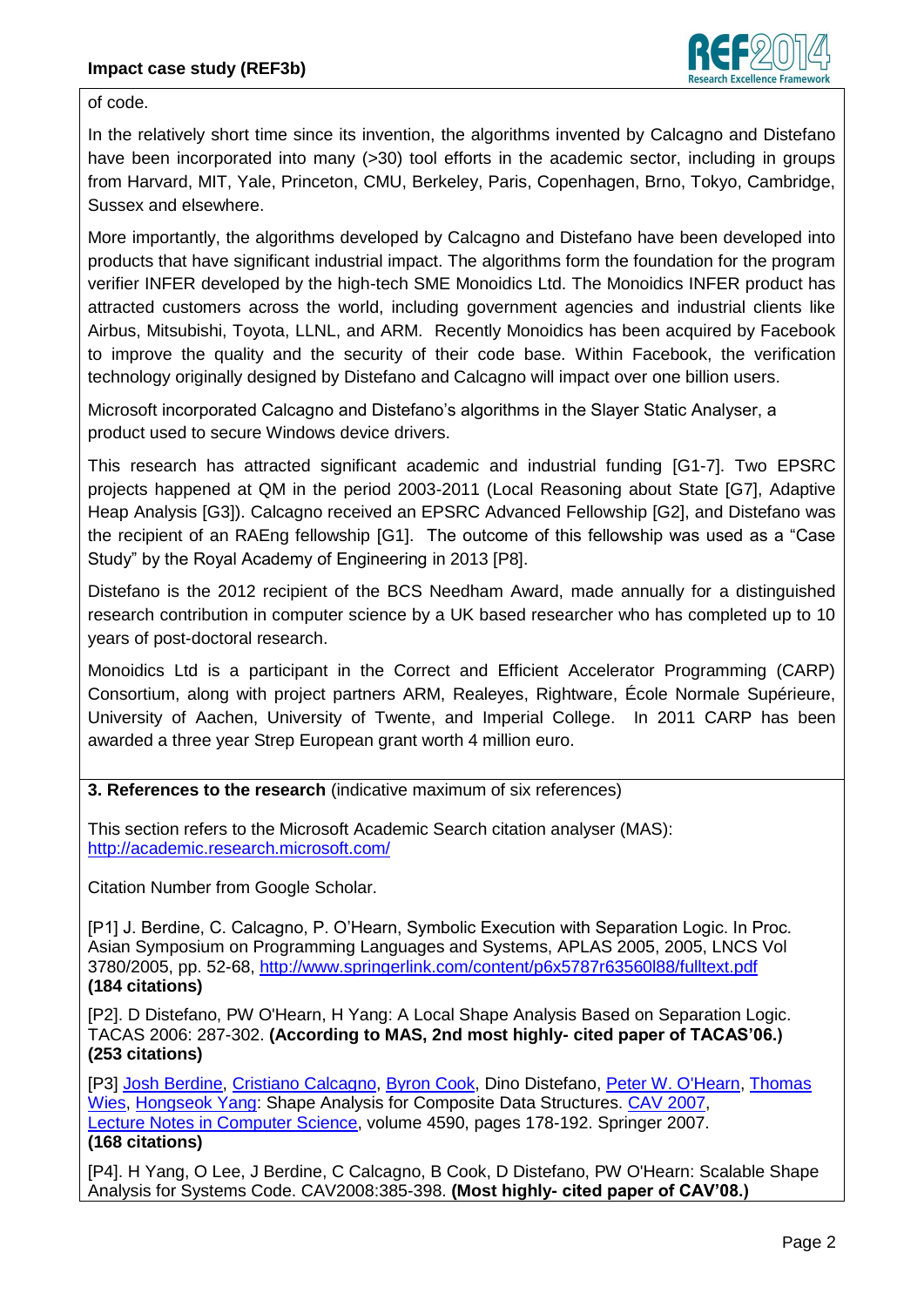

# **(166 citations)**

[P5]. C Calcagno, D Distefano, PW O'Hearn and H Yang: Compositional Shape Analysis by means of Bi-abduction.Journal of the ACM, 2011. 73 pages. **(JACM is usually considered the top journal in Computer Science.)**

# **(183 citations, in conjunction with the conference version of the paper)**

[P6] O'Hearn, Peter W., and David J. Pym. "The logic of bunched implications." *Bulletin of Symbolic Logic* (1999): 215-244. (375 citations)

[P7] Ishtiaq, Samin S., and Peter W. O'Hearn. "BI as an assertion language for mutable data structures." *ACM SIGPLAN Notices*. Vol. 36. No. 3. ACM, 2001. (501 citations)

[P8]<http://www.raeng.org.uk/research/researcher/postdoc/current.htm>

This work has been carried out with the support of the following grants:

[G1] Distefano's RAEng Research Fellowship, 2007 to 2012; see [P8].

[G2] Calcagno's EPSRC Advanced Fellowship; EP/C544757/1, 2005 to 2011, £274k, "A Unified Theory of Structured Update".

[G3] EPSRC grant EP/G006245/1, 2009 to 2012, £253k, "Adaptive Heap Analysis", PI: Distefano.

[G4] EPSRC grant EP/H011749/1, 2010 to 2013, £219k, "jStar: making java verification practical", PI: Distefano.

[G5] EPSRC grant EP/E002536/1,2006 to 2009, £357k, "Smallfoot: Static Assertion Checking for C programs"; PI: Calcagno.

[G6] EPSRC grant EP/H008373/1, 2010 to 2012, £3.2m, "Resource Reasoning", PI: O'Hearn.

[G7] EPSRC grant GR/R17034/01,2001 to 2004, £150k, "Local Reasoning about State", PI: O'Hearn.

# **4. Details of the impact** (indicative maximum 750 words)

The research has had an economic impact and an impact on public services. Academics at Queen Mary and imperial looked at a series of fundamental problems in computer science. Their work turned into research that focussed on automatic memory safety verification for critical software. That innovative and breakthrough research had a significant impact on the academic world, and also proved to have enormous industrial potential. Partners across academia and industry collaborated to maximize the commercial and real-world impact of this game changing research, including:

**Monoidics:** This London-based start-up company was founded in 2009 by Distefano & Calcagno, and has grown to include offices in the UK, USA and Japan. Monoidics markets INFER, an automatic program verification tool which builds on ideas in P1-P5 above. Monoidics has ten employees (8 in UK), seven of whom hold advanced degrees, and a revenue of £588,000 in 2012. Customers include government agencies and industrial clients like Airbus, ARM, Lawrence Livermore National Laboratory, Mitsubishi and Toyota.

Recently Monoidics has been acquired by Facebook to improve the quality and the security of their code base. Within Facebook, the verification technology originally designed by Distefano and Calcagno will impact over one billion users of this very public social networking service. *Head of Facebook London office said to The Telegraph [l9]: "This asset acquisition represents our investment in the quality of our mobile applications platform and also our people, as members of*